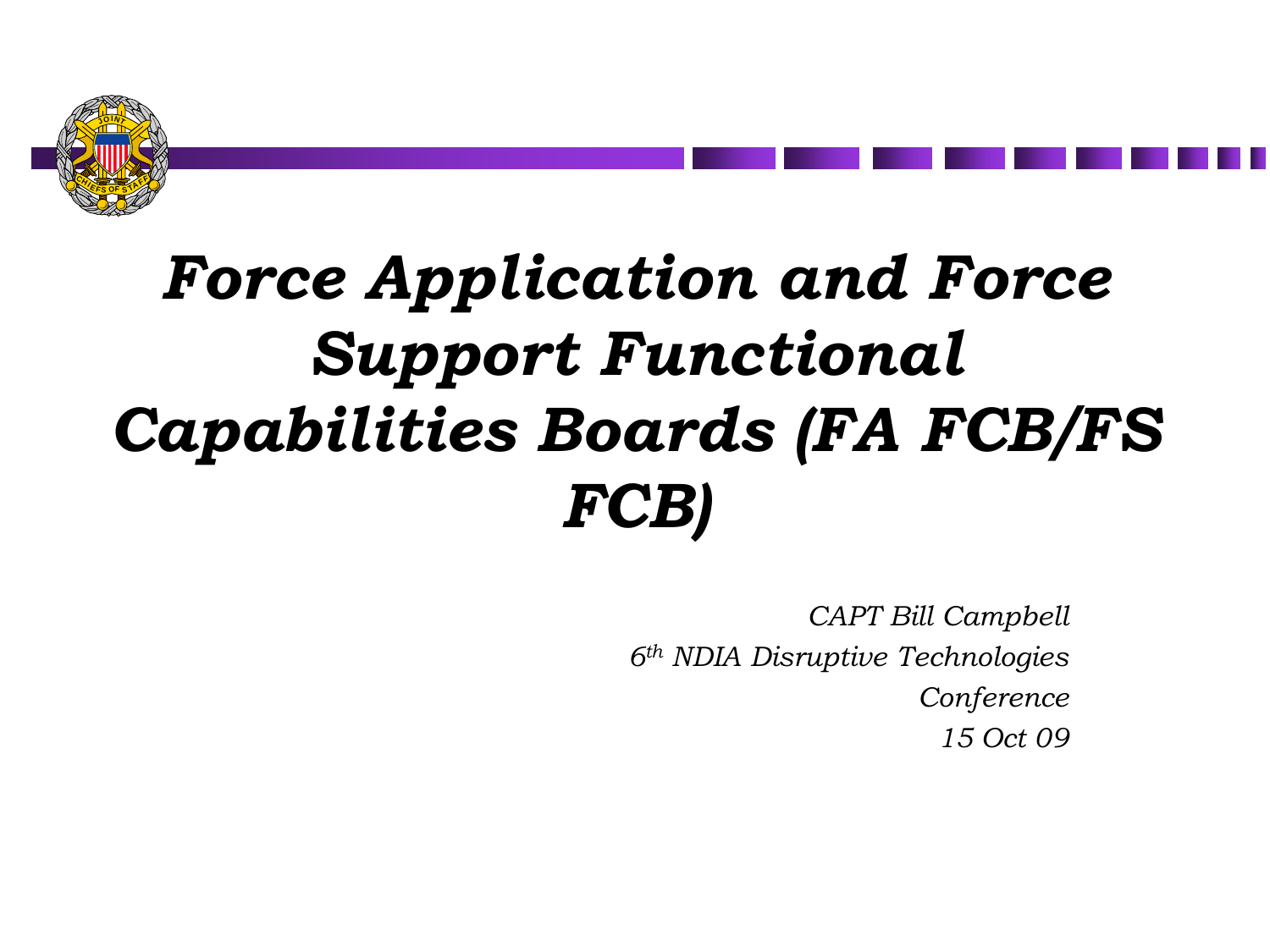



- FA FCB Portfolio
- FS FCB Portfolio
- What Keeps Us Up at Night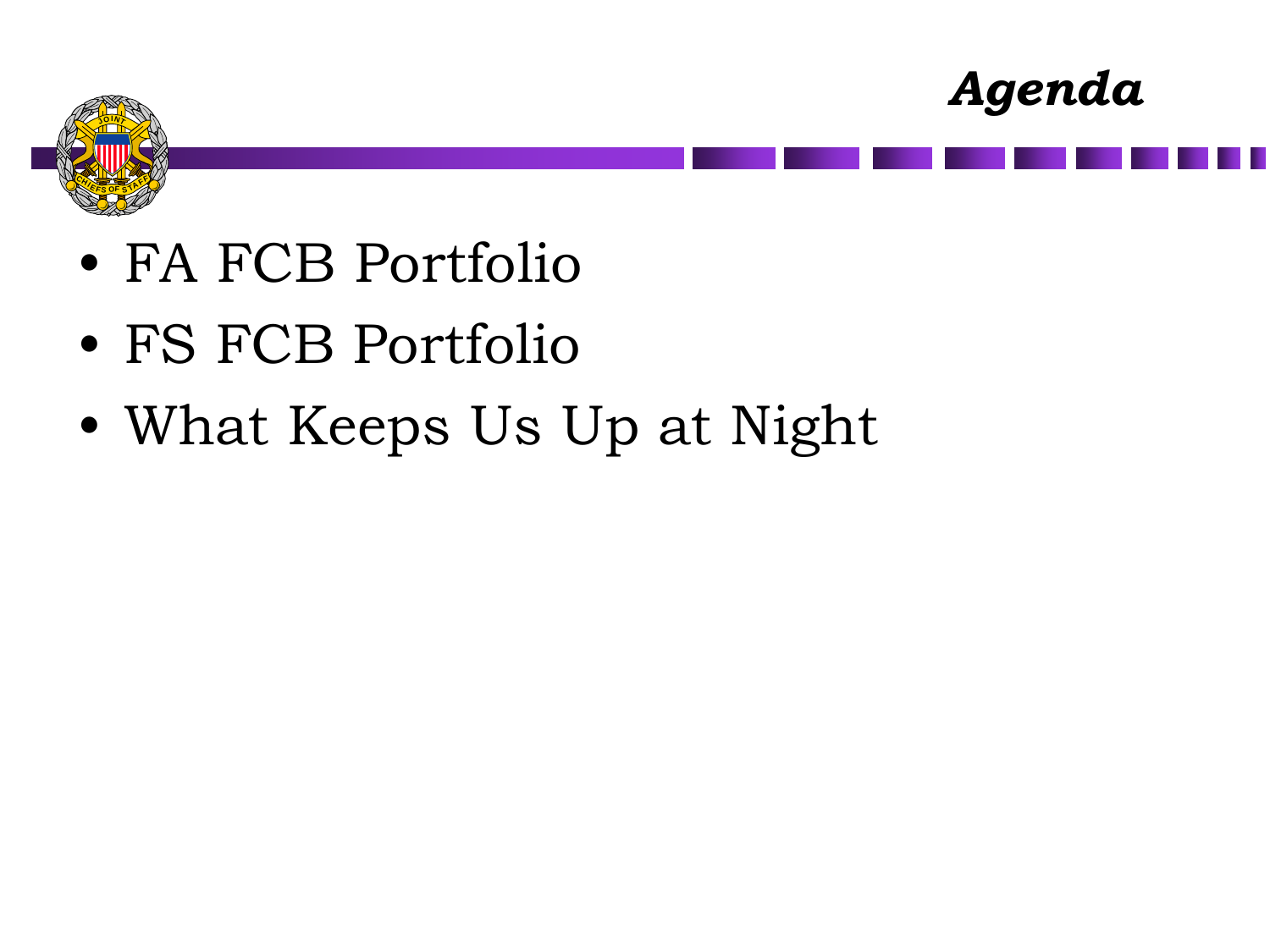### *FA FCB Portfolio*



### Force Application FCB: Identify, assess and prioritize programmed, projected and potential force application capability needs

#### • **Maneuver**

- Land combat operations
- Maritime combat operations
- Air combat operations
- Space combat operations
- **Engagement – Kinetic**
	- Conventional attack
	- Nuclear attack
	- Close combat
	- Joint fire support
- **Engagement – Non-kinetic**
	- EA/DE
	- Computer network attack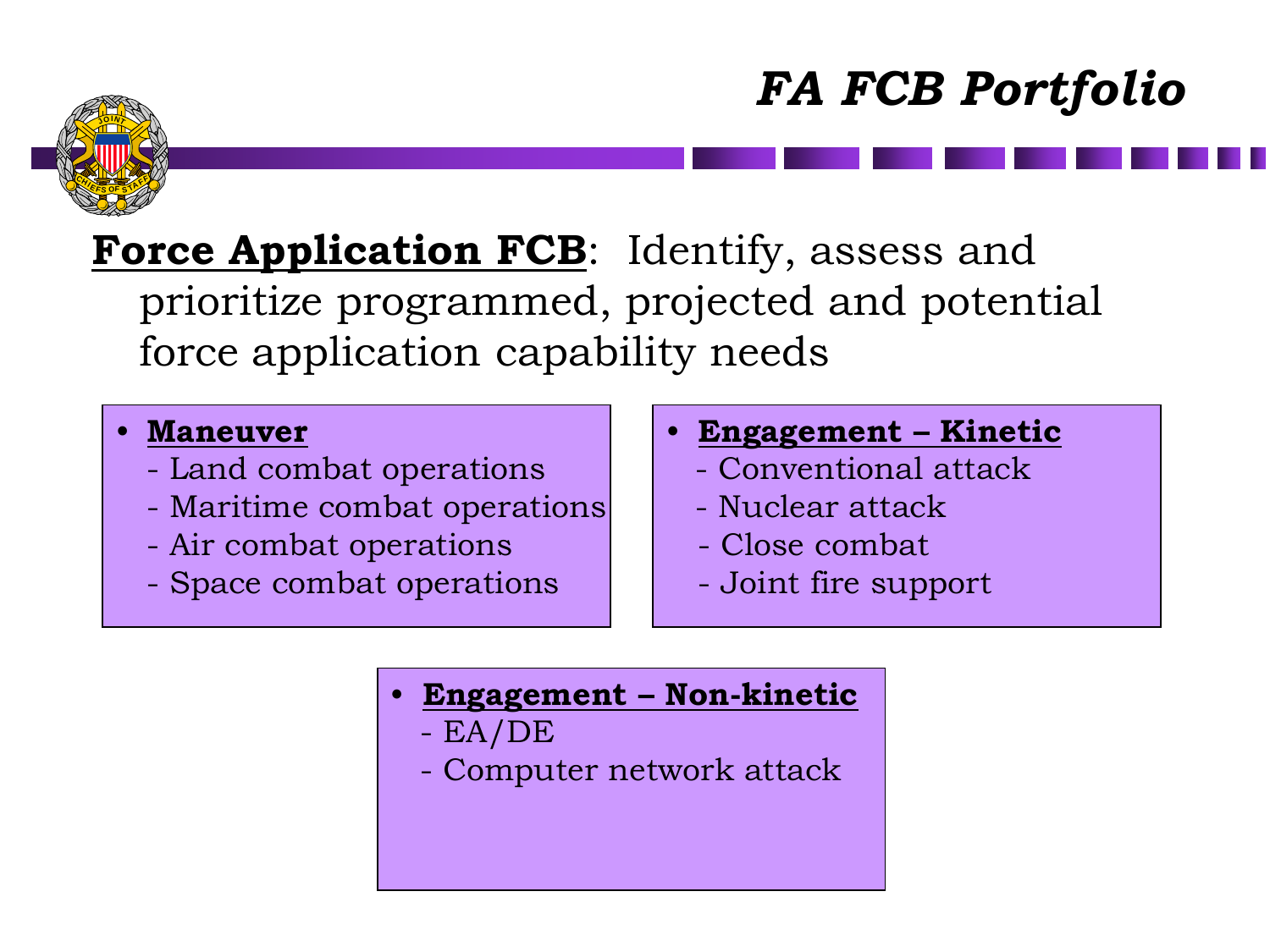### *FS FCB Portfolio*